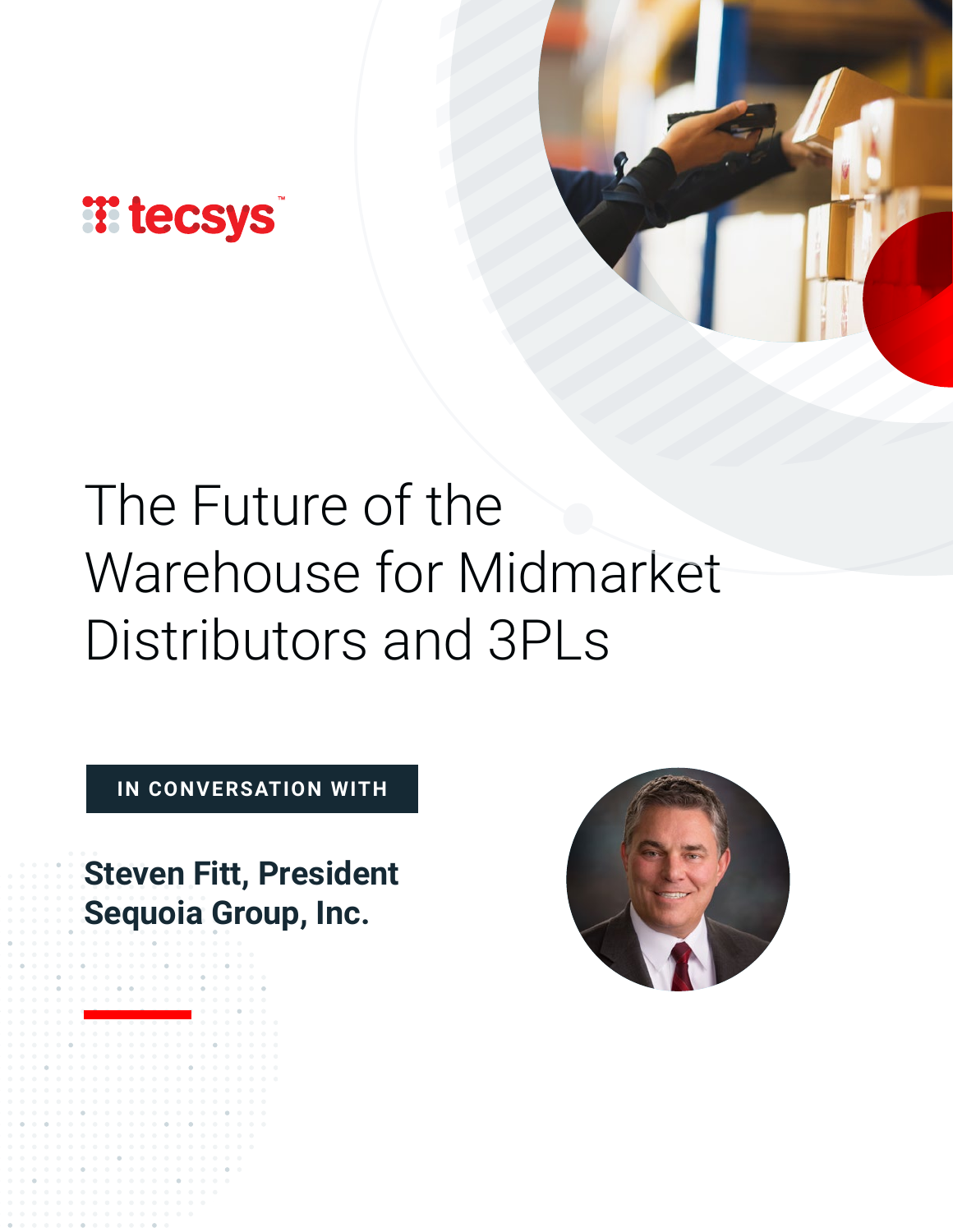

# About **Sequoia Group, Inc.**

Sequoia Group is dedicated to delivering outstanding products mated with superior service and support to the broad complex distribution marketplace. They specialize in industry-specific solutions for distribution and 3PL environments to name a few. Their solutions are designed to improve sales, increase efficiencies, reduce waste, solve problems, and most importantly, add value to their clients' bottom line.

## Interviewer Steven Fitt

Hi Steven, tell us about Sequoia Group.

2

I started in this industry in the early 80s and then at the end of 1993 we started Sequoia Group. It's been an exciting ride! One of the things that make Sequoia Group unique is that we only focus on the broader distribution marketplace. A lot of consultants divide into manufacturing, retail or other businesses, but we have stayed true to our core competency and continue to focus on the broader distribution marketplace. Distribution and 3PL are the only things we've ever done.

We pride ourselves on consulting with customers in a way that drives them forward with innovative approaches and leading-edge solutions. One thing we do differently is maintain the concept of the customer's business objectives. You don't always know what the company wants to do. Not everybody wants to grow. Some are looking to just be more profitable with what they have. Some want to stay where they are and just become more efficient. So, our focus is always on their business objectives first  $-$  what they want to accomplish  $-$  and then we help them in creative and successful ways to do that.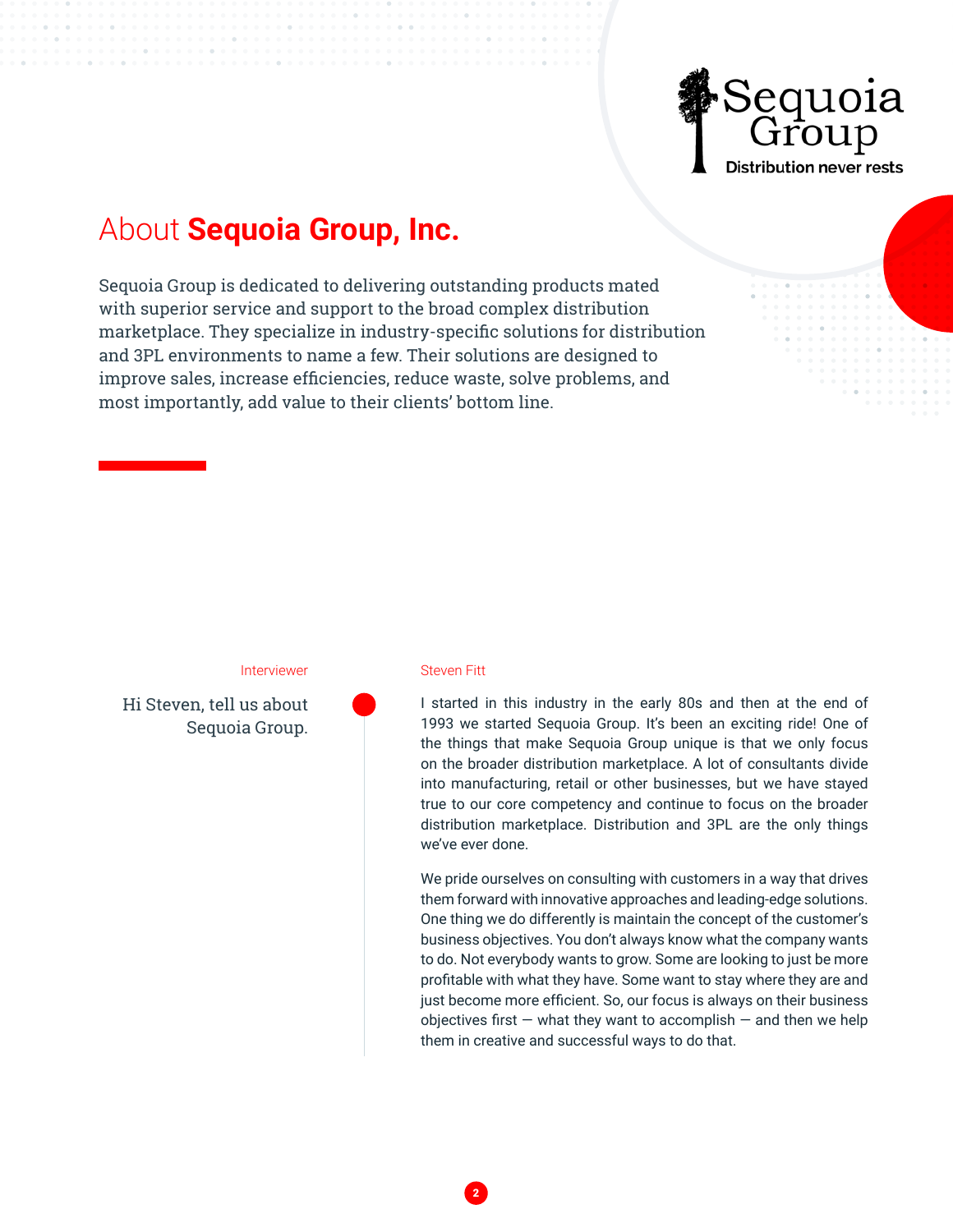### Interviewer Steven Fitt

What warehousing trends do you expect to see in the distribution and 3PL industry in the next five years?

What should midmarket distributors and 3PLs keep in mind when they're investing in technology to run their warehouse operations?

Our company provides service and support around the clock. When that's needed, we're here for them. And as much as anything, we want our customers to know that we care. We care about their business, we care about the individuals and we certainly care about their success, both individually and as a business.

We have the privilege of working with businesses all over North America. We're a team of 15 that is headquartered in Sandy, Utah.

I wish I had a crystal ball to answer that question more completely. It's been fascinating to watch how quickly the supply chain has faced tremendous challenges in the last couple of years — and maybe a little longer. We're seeing our industry be pressed and squeezed from many external forces. I don't think many of us foresaw that coming. I'm shocked at how fragile the national supply chain is.

Many of those external factors, in my opinion, will not be changing anytime soon. However, I think there will be a renewed focus on reducing labor. That's been an objective for many years, but I think we'll probably see continued focus on reducing labor in the warehouse because that's an ongoing challenge.

Therefore, automation will become more of a prevalent solution and critical to the success of many distributors. I love the term automation because it applies so differently for every business. Both small and large distributors can take advantage of it, even though it's not the same solution. When robotics come into play with a heightened level of interfacing and more advanced computer systems, I think without question more robust software solutions will be needed. Those solutions work to help businesses be more successful with the many changing factors that they're dealing with now.

One of the important things to keep in mind is to maintain that larger view and big picture. If you're not maintaining that larger view throughout the warehouse, it's really easy to get sidetracked and derailed. When a new hire or a new leader comes into the warehouse with new ideas, they'll convince people to focus on this little piece or that little piece. And certainly, every improvement we make is good, but if we significantly increase efficiency in one area of the warehouse without similarly improving the other areas, then everything else just becomes a bottleneck.

3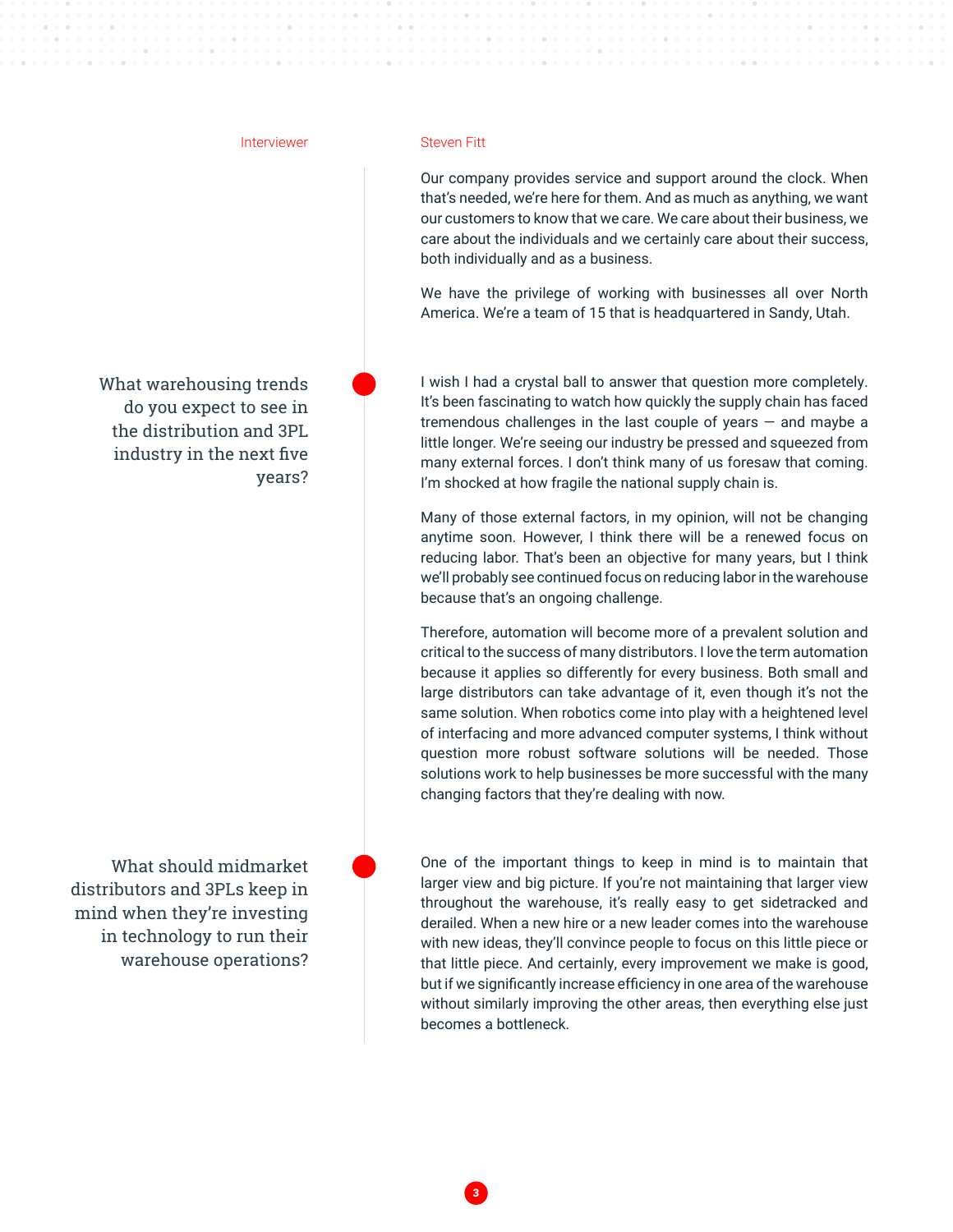What's your take on automation; are you seeing this as a game changer for the distribution industry?

## Interviewer Steven Fitt

For us, maintaining that big picture view is a critical piece. Success in a warehouse doesn't happen by accident. Every business and every warehouse are different. And, certainly, business objectives even in the same industry  $-$  are oftentimes not the same. Therefore, having a warehouse that's designed and engineered to accomplish the business objectives is critically important. Once we have that in place, then the software and other pieces like automation come into the picture to make sure the whole warehouse flows. We see failures because a business wants to put in this or that solution. In some industries, pick to light is an unbelievably good solution that offers tremendous efficiency gains, but that's certainly not the case in all industries. It's not a cookie cutter answer. Even the technologies that bring inventory to the picker rather than take the picker to the inventory can bring significant improvements to the warehouse in some industries, but not all.

It all depends on those factors and that's the role we like to play. We come in as consultants and we see the big picture. We share experience and we help our clients improve the things that they're not thinking about to achieve that big picture.

Yes, absolutely. Automation is a game changer. I think that automation is almost like an undiscovered country. We will continue to learn and discover new ways that automation and new technologies can help us achieve success in the warehouse.

In many cases, automation is and will be the competitive advantage for many distributors. It will allow them to provide the best service at a competitive price because of the efficiencies and advantages gained from automation.

When we talk about automation, one critical piece is simulating the actual data that takes place in a warehouse. This means simulating the number of pickers, stations, aisles, lanes and bins  $-$  simulating the whole process in the warehouse. This helps us identify the bottlenecks, the challenges and the areas where automation can help us. Simulation is a key piece of that whole picture and then automation just comes in to provide the desired result.

4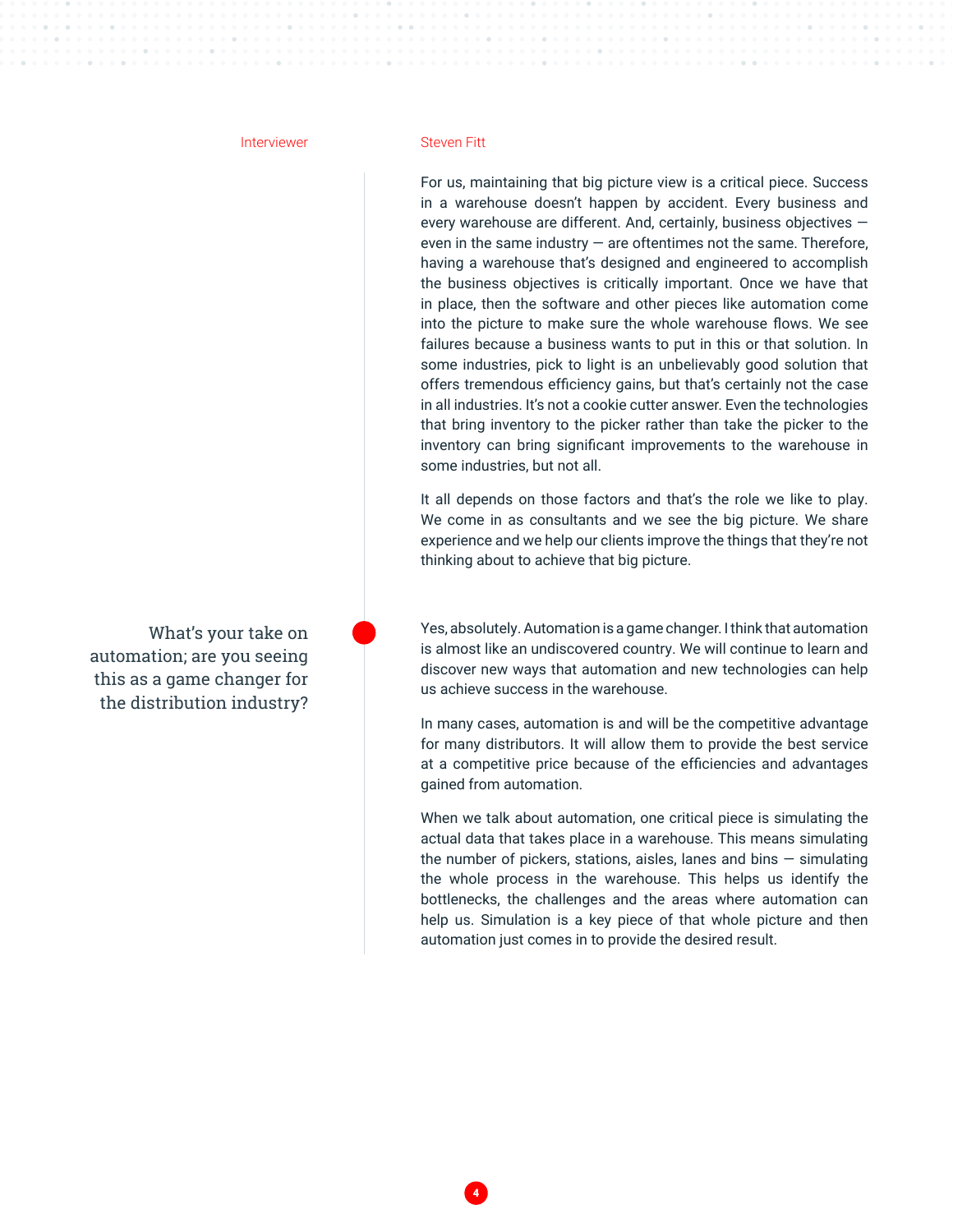### Interviewer Steven Fitt

What is one piece of advice you can give a midmarket distributor or 3PL who wants to improve their supply chain operations by leveraging technology?

I love that question! It's a fantastic question and we could spend the next hour discussing it. One piece of advice we always give to midmarket distributors and 3PL companies is to get good at the basics first. We have this mantra about the fact that nature is right. First, we crawl, then we walk and then we run. We follow that in our business. I can't tell you how often we'll help somebody who's failing in the warehouse and the reason they're failing is that they're trying to run when they don't quite yet have the foundation in place to walk. You really need to understand your warehouse and compare that to the business objectives. Putting that nature's philosophy in place is a critical piece.

Of course, technology leverages every aspect of this discussion. Once you're good at the basics, then we practice that mindset of continuous improvement. We'll pick an area that is a bottleneck and we just work through that. Midmarket distribution is very much a stepping-stone approach; from patchworked systems, to an ERP providing a backbone for the operations and then starting to expand and have more limbs by adding a WMS, automation, etc.

When we work with the midmarket, they tend to be more careful with their spending and what they take on because not only do they not have large budgets, but they also don't have large or extensively experienced IT personnel to manage elaborate technology systems. These are all important areas to consider.



5